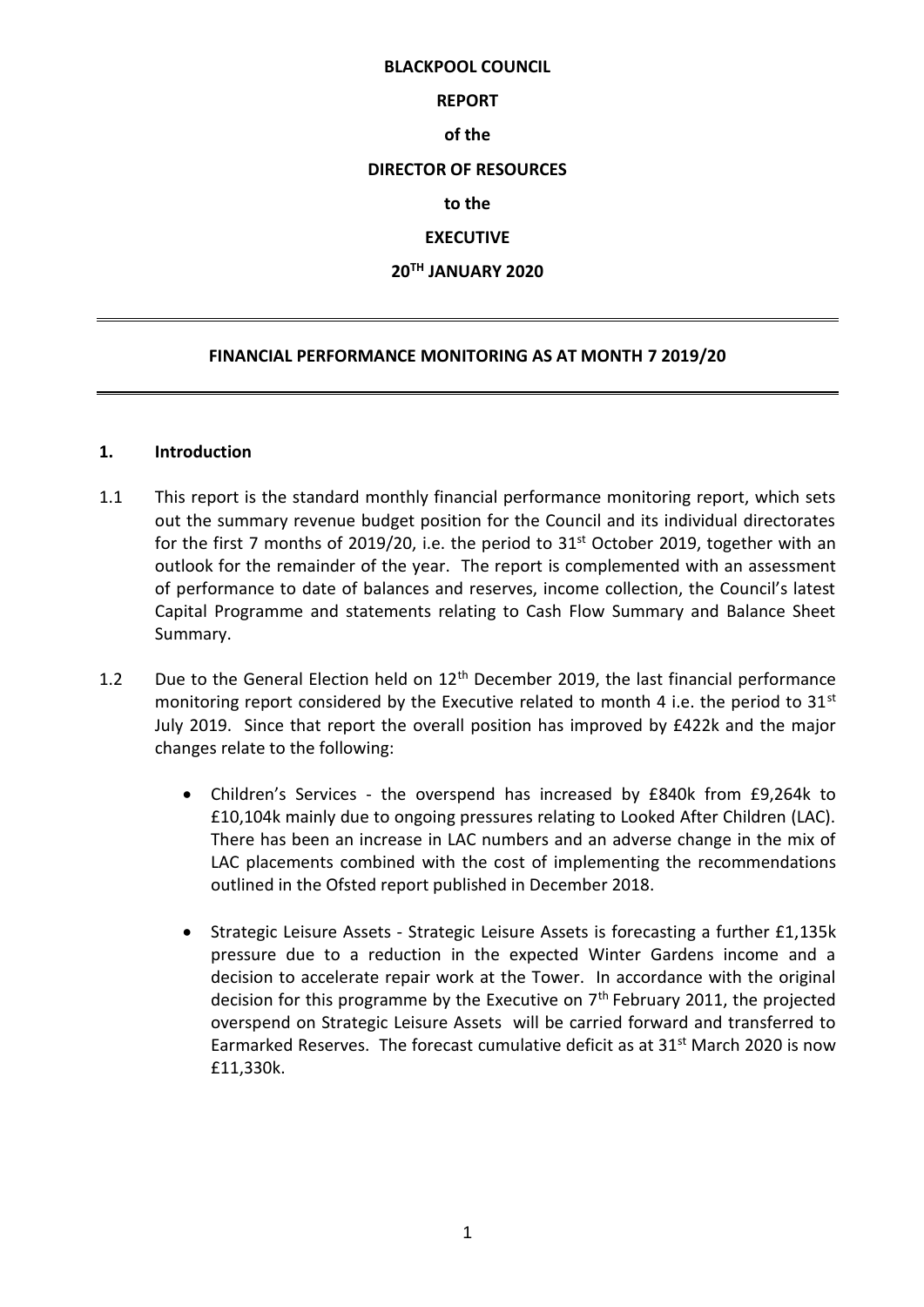Contingencies and Reserves - a net improvement of £341k. At month 4, one-off budgets had been released as a consequence of a 1-year freeze on non-essential spend amounting to £1m and this was reported under Contingencies. Since then, £340k of this has remained in Contingencies whilst £660k is now reflected in other services as follows –

| Resources                        | £250k |
|----------------------------------|-------|
| <b>Community and Environment</b> | £260k |
| <b>Chief Executive</b>           | f100k |
| Communications & Regeneration    | £ 50k |

(The £660k reflects the main movements in these services – see below)

In addition, there is a release of **£1m** of Earmarked Revenue Reserves to compensate for the deficit on Working Balances at month 4.

- Communications and Regeneration a worsening by £123k in Visitor Economy mainly due to increased event costs that currently are not expected to be covered by increased income.
- Adult Services an improvement of £355k mainly due to complex cases, residential placements and vacant posts.
- Other an improvement of £689k including £660k transferred from Contingencies (see above).

### **2. Report Format**

- 2.1 Separate reports have been prepared for each of the Council's core areas of responsibility:
	- Appendix 3a Chief Executive
	- Appendix 3b Governance and Partnership Services
	- Appendix  $3b/c$  Ward Budgets
	- Appendix 3d Resources
	- Appendix 3e Communications and Regeneration
	- Appendix 3f Strategic Leisure Assets
	- Appendix  $3g G$ rowth and Prosperity
	- Appendix 3h Community and Environmental Services
	- Appendix 3i Adult Services
	- Appendix  $3j$  Children's Services
	- Appendix  $3k$  Public Health
	- Appendix 31 Budgets Outside the Cash Limit.

 These incorporate summary financial statements which continue to be prepared on a full accruals basis and focus on the forecast revenue outturns for 2019/20. There is an accompanying narrative to explain any areas of significant variance from budget and to highlight any areas of potential pressure along with action plans agreed with service managers to address them.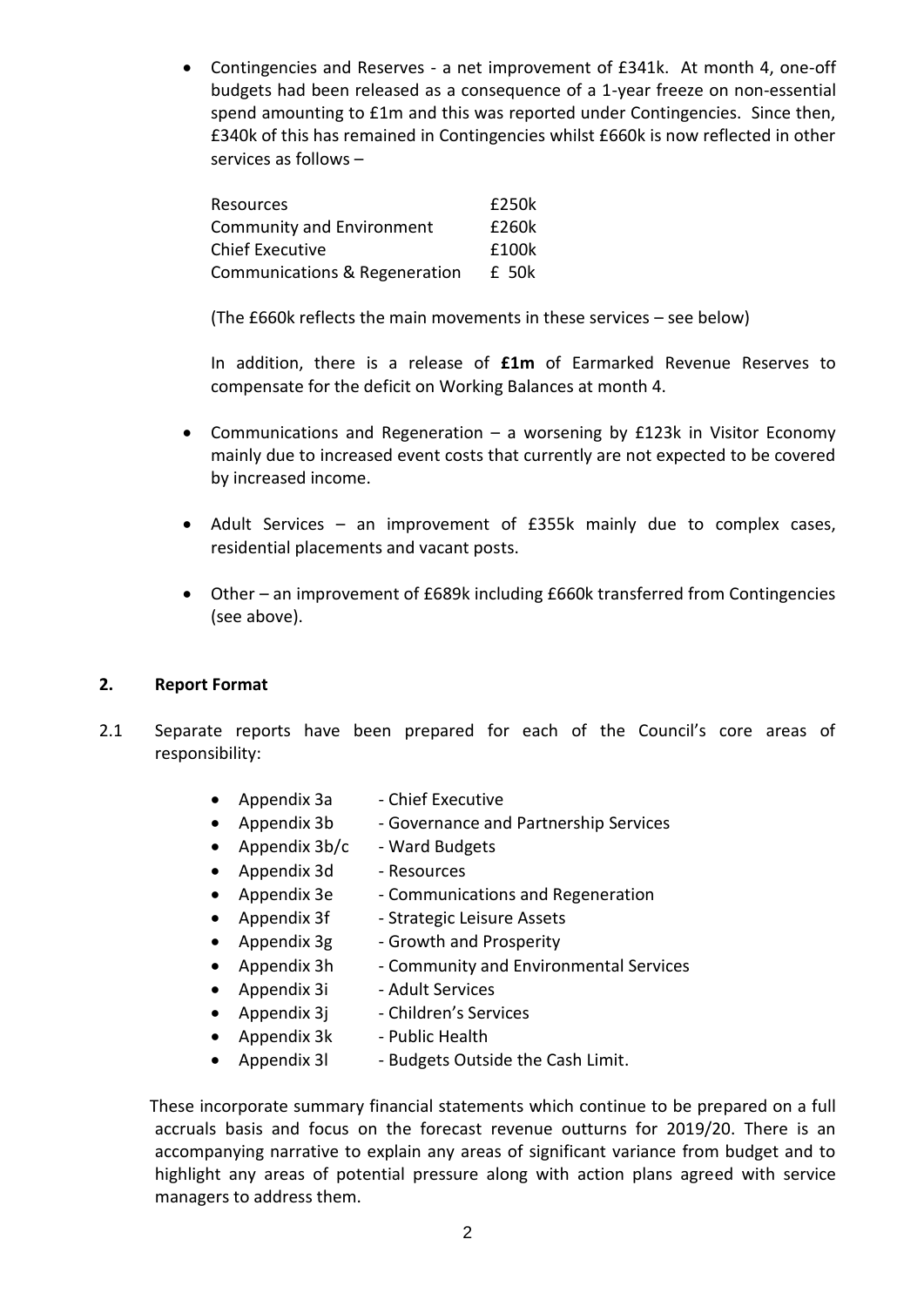2.2 The combined effect of the directorates' financial performances is aggregated in a summary financial statement at Appendix 1 which mirrors the Council's Revenue Budget Book with Growth and Prosperity now shown separately from Communications and Regeneration. This summary allows proactive month-on-month monitoring of the Council's forecast working balances to be undertaken to ensure appropriate and prudent levels are maintained. Appendix 2 highlights on a 12-month rolling basis those services which trip the designated overspending reporting threshold.

# **3. Directorates' Budget Performance**

- 3.1 As a supportive measure to give services every chance to deliver a break-even budget, the Executive agreed at its meeting on  $10<sup>th</sup>$  June 2019 to write-off all 2018/19 service variances but carry forward the 2018/19 underspend of £80k on Ward Budgets.
- 3.2 The impacts of directorates' revenue budget performance and progress in achieving planned savings fall upon the Council's working balances. The main areas accounting for the month 7 forecast overspend of **£7,606k** for 2019/20 are summarised below:-

| <b>Directorate</b> | <b>Service</b>                                              | <b>Forecast</b> |
|--------------------|-------------------------------------------------------------|-----------------|
|                    |                                                             | Variance        |
|                    |                                                             | £000            |
| Children's         | An overspend of £10,104k is forecast. Children's Social     | 10,104          |
| <b>Services</b>    | Care is forecast to overspend by £10,059k, due to           |                 |
|                    | ongoing pressures relating to Looked After Children         |                 |
|                    | (LAC). When budgets were set, £3,570k was earmarked         |                 |
|                    | to cover the forecast overspend. Since that time, there     |                 |
|                    | has been an increase in LAC numbers and an adverse          |                 |
|                    | change in the mix of LAC placements, resulting in an        |                 |
|                    | additional pressure of £5,584k. In addition to this, an     |                 |
|                    | amount of £4,475k is included in the forecast relating to   |                 |
|                    | the Directorate's Ofsted Improvement Plan, which is         |                 |
|                    | being implemented following the recommendations             |                 |
|                    | outlined in the Ofsted report published in December         |                 |
|                    | 2018. This figure includes the cost of a number of          |                 |
|                    | ongoing interventions which were put in<br>place            |                 |
|                    | immediately following the review, but also reflects the     |                 |
|                    | outcome of a detailed evaluation of the service model,      |                 |
|                    | which has taken place in the early part of the current      |                 |
|                    | financial year and which has resulted in the introduction   |                 |
|                    | of a new staffing structure for the longer term. The new    |                 |
|                    | represents a fundamental shift<br>structure<br>in the       |                 |
|                    | management of Children's Social Care in Blackpool - a       |                 |
|                    | shift from managing the problems to addressing the          |                 |
|                    | source of them. It proposes additional capacity to enable   |                 |
|                    | social workers to spend more time with children and         |                 |
|                    | families to build better relationships, have more effective |                 |
|                    | interventions, building on the strengths within each        |                 |
|                    | family and thereby preventing escalation. Independent       |                 |
|                    | analysis suggests that the approach should result in a      |                 |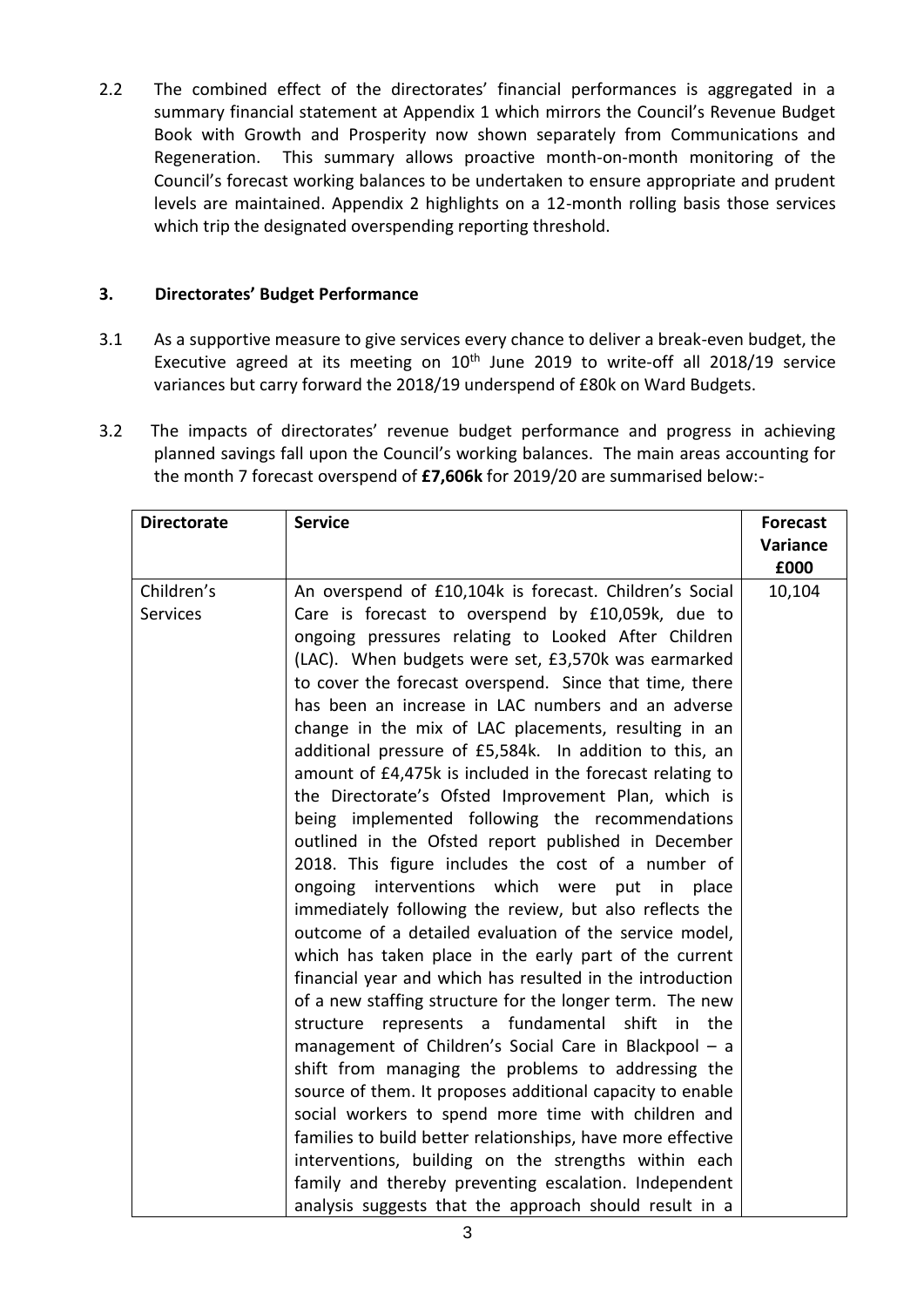|                                                  | long-term reduction in the number of cases open to<br>Children's Social Care at any one time and through the<br>year. It will also reduce the number of children on child<br>protection plans or in the care of the Local Authority. By<br>October 2019 LAC numbers stand at 606. There are<br>overspends in Education of £431k, primarily relating to<br>the Special Educational Needs (SEN) Transport Service<br>which is partly due to demand pressures and partly due<br>to the savings target of £320k that was applied in<br>2017/18 but not achieved. There are underspends<br>totalling £386k in Early Help for Children and Families and<br><b>Business Support and Resources.</b>                                                                                                                                                                                                                             |     |
|--------------------------------------------------|-------------------------------------------------------------------------------------------------------------------------------------------------------------------------------------------------------------------------------------------------------------------------------------------------------------------------------------------------------------------------------------------------------------------------------------------------------------------------------------------------------------------------------------------------------------------------------------------------------------------------------------------------------------------------------------------------------------------------------------------------------------------------------------------------------------------------------------------------------------------------------------------------------------------------|-----|
| <b>Budgets Outside</b><br>the Cash Limit         | An overspend of £565k is forecast. Parking Services is<br>£759k down mainly due to 'on-street parking' schemes<br>not being feasible, loss of parking spaces, prudential<br>borrowing costs, increased business rates and reduced<br>income from staff parking. Concessionary Fares is<br>forecast to overspend by £700k due to an under provision<br>in 2018/19 (based on external forecasts).<br>Treasury<br>Management is forecasting an underspend of £860k,<br>primarily due to the Council currently using temporary<br>and long-term borrowing to finance Prudentially-funded<br>capital expenditure. The Business Loans Fund now has a<br>savings target of £2,700k and there is some slippage in<br>the loans being made to date. The cost to the Council of<br>supporting the Subsidiary Companies is an underspend of<br>£31k due to an expected reduction in charges mainly<br>relating to debt management. | 565 |
| Governance and<br>Partnership<br><b>Services</b> | An overspend of £77k is forecast. This is due to pressure<br>on income relating to the cremators and Registrars<br>Service, increased costs relating to repairs and security at<br>the crematorium and increased Coroner's costs within<br>Life Events and Customer Care of £297k. Corporate Legal<br>Services is expecting a £20k overspend due to Children's<br>Counsel fees. These are offset by a forecast underspend<br>on Ward budgets of £200k and savings in Democratic<br>Governance of £40k due to vacant posts and increased<br>income.                                                                                                                                                                                                                                                                                                                                                                      | 77  |
| Communications<br>and Regeneration               | An overspend of £60k is forecast. Visitor Economy is<br>expecting a £299k overspend mainly due to increased<br>event costs that currently are not expected to be covered<br>increased<br>income.<br>Economic Development is<br>by<br>expecting an underspend of £139k which relates to a<br>one-off release of reserves in Adult Learning and a vacant<br>post. Planning is expecting an underspend of £100k due<br>to increased income.                                                                                                                                                                                                                                                                                                                                                                                                                                                                                | 60  |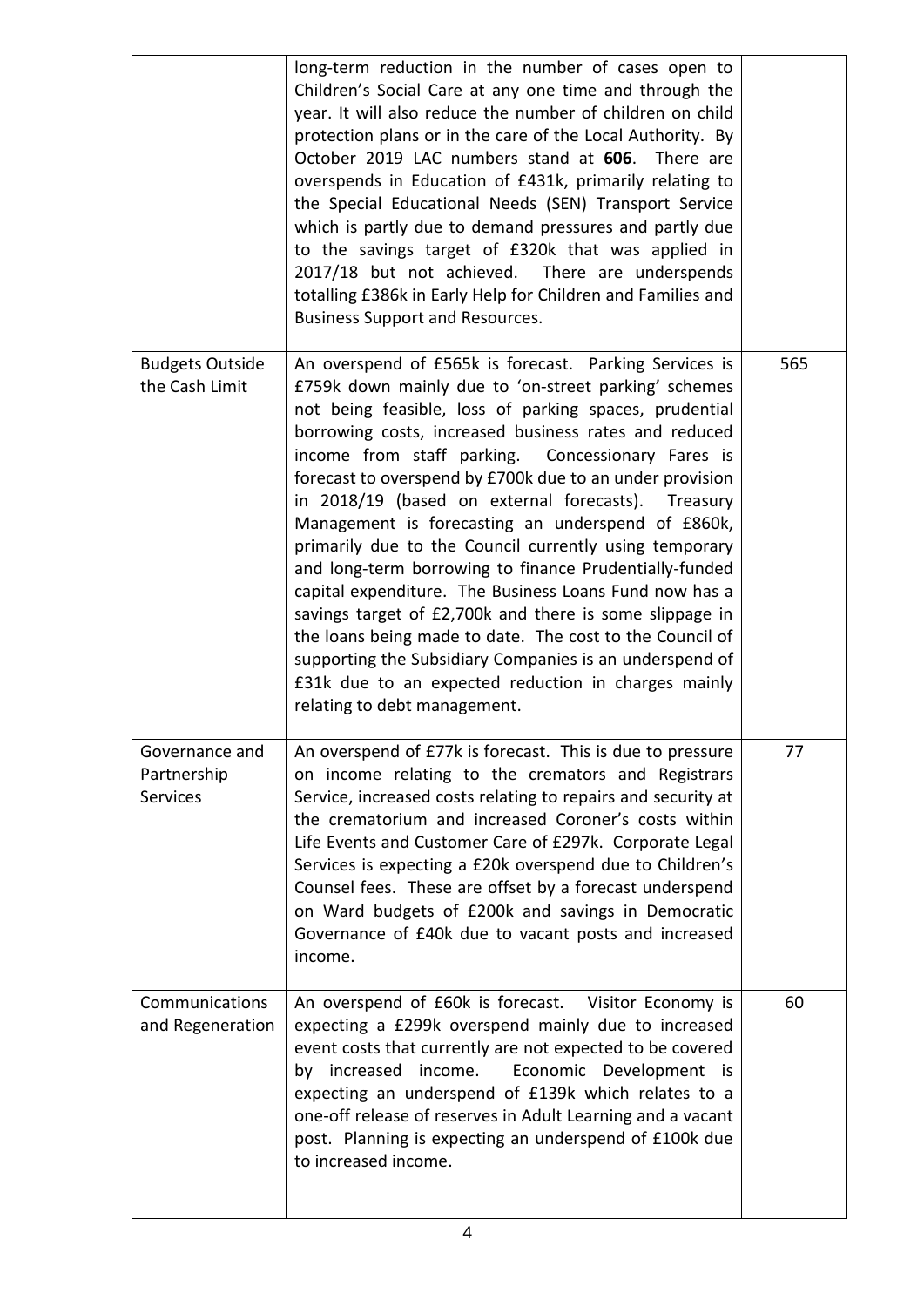| <b>Total</b>                               |                                                                                                                                                                                                                                                                                                                                                                                                                                                                                                                                                                                                                                                                                                                                                                                             | 7,606   |
|--------------------------------------------|---------------------------------------------------------------------------------------------------------------------------------------------------------------------------------------------------------------------------------------------------------------------------------------------------------------------------------------------------------------------------------------------------------------------------------------------------------------------------------------------------------------------------------------------------------------------------------------------------------------------------------------------------------------------------------------------------------------------------------------------------------------------------------------------|---------|
| Contingencies<br>and Reserves              | A review of Contingencies and Reserves and a release in<br>part to General Fund of £593k. This section also assumes<br>the release of £340k of one-off budgets across<br>directorates as a consequence of a 1-year freeze on non-<br>essential spend. The remaining £660k (of the £1m) is<br>reflected in other services. In addition, there is a release<br>of £1m of Earmarked Revenue Reserves to compensate<br>for the deficit on Working Balances at month 4.                                                                                                                                                                                                                                                                                                                          | (1,933) |
| Resources                                  | An underspend of £549k is forecast. ICT is forecasting a<br>£250k underspend due to the release of ICT investment<br>funding which will be deferred to future years. Property<br>Services is forecasting a £115k underspend mainly due to<br>increased income from various Council properties.<br>Savings in Benefits, Procurement and Projects, Risk<br>Services and Accountancy totalling £184k relate to<br>vacancies and additional income generation.                                                                                                                                                                                                                                                                                                                                  | (549)   |
| Community and<br>Environmental<br>Services | An underspend of £500k is forecast. In-year pressures<br>are expected to be offset by a combination of improved<br>income and staff vacancies.                                                                                                                                                                                                                                                                                                                                                                                                                                                                                                                                                                                                                                              | (500)   |
| <b>Adult Services</b>                      | of<br>£118k<br>forecast.<br>Adult<br>underspend<br>is<br>An<br>Commissioning Placements are forecasting an overspend<br>of £5k mainly due to complex cases and residential<br>placements. Net underspends totalling £123k are due to<br>vacant posts in the Directorate.                                                                                                                                                                                                                                                                                                                                                                                                                                                                                                                    | (118)   |
| <b>Chief Executive</b>                     | An underspend of £100k is forecast. A release of reserves<br>has produced £70k saving and the remaining £30k is<br>mainly due to staff savings.                                                                                                                                                                                                                                                                                                                                                                                                                                                                                                                                                                                                                                             | (100)   |
| <b>Strategic Leisure</b><br>Assets         | Strategic Leisure Assets is forecasting a £2,759k pressure.<br>In accordance with the original decision for this<br>programme by the Executive on 7 <sup>th</sup> February 2011, the<br>projected overspend on Strategic Leisure Assets will be<br>carried forward and transferred to Earmarked Reserves.<br>The forecast cumulative deficit as at 31 <sup>st</sup> March 2020 is<br>£11,330k. This incorporates the increased debt financing<br>costs associated with essential Tower steel structure<br>renewal and other unplanned maintenance, together<br>with increased marketing and insurance costs and a<br>revised income profile. The position has changed due to<br>a reduction in the expected Winter Gardens income and a<br>decision to accelerate repair work at the Tower. | Net nil |
| Growth &<br>Prosperity                     | There are a number of projects planned to be delivered in<br>this area and based on most recent forecasts, the service<br>is expecting to break-even. An increased target<br>transferred to Growth & Prosperity during the year from<br>the Business Loans Fund to contribute to the Ofsted costs<br>of £1,188k falling on Children's Services is to be derived<br>from increased income from investment properties.                                                                                                                                                                                                                                                                                                                                                                        | Net nil |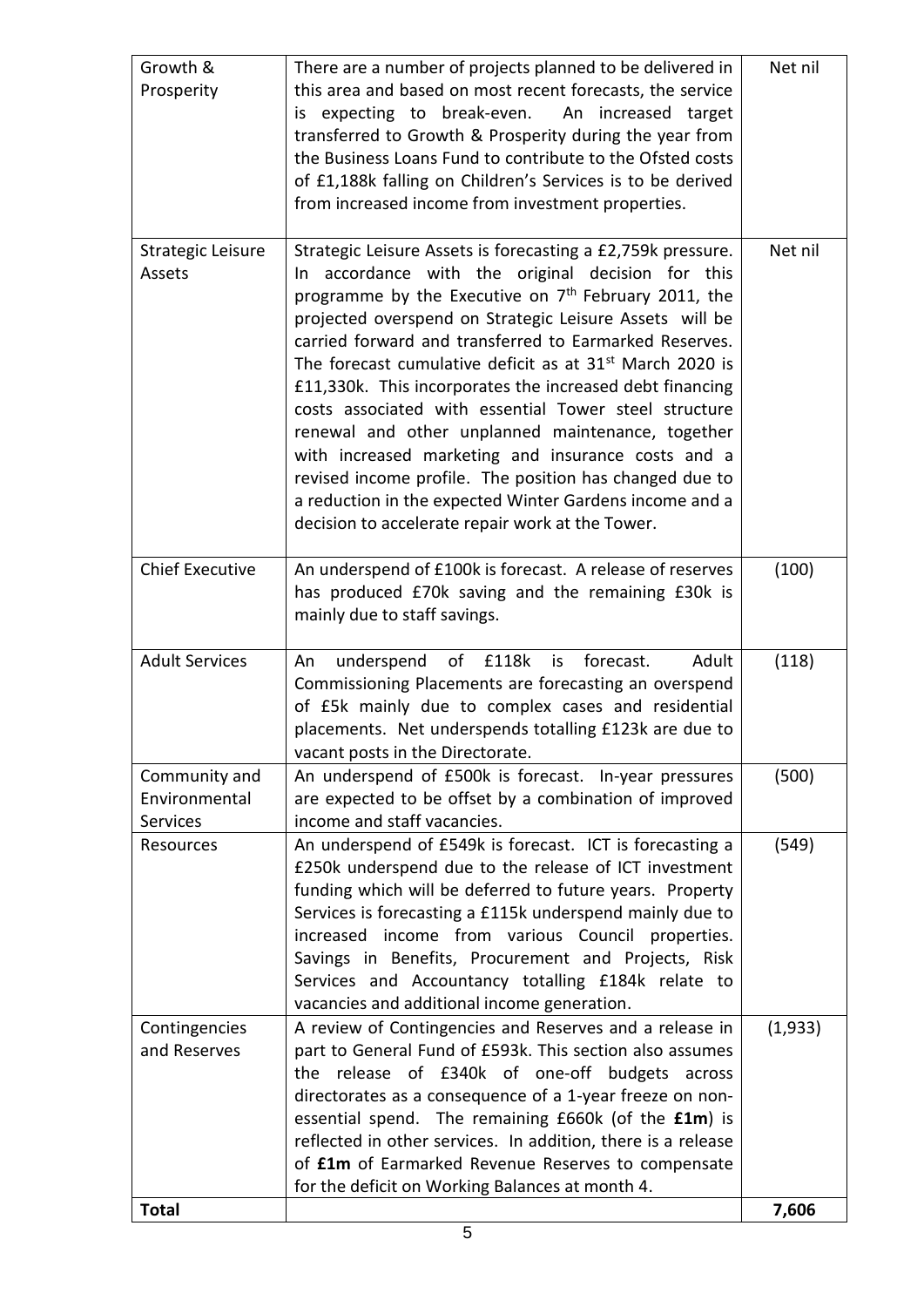3.3 The graph below shows the stark impact on the level of Council working balances in-year together with the last 10 years' year-end balances for comparison:



3.4 Whilst the Council maintains working balances to address any in-year volatilities, it also maintains a number of Earmarked Revenue Reserves for such longer-term commitments as future Private Finance Initiative payments and uncertainties within the Localised Business Rate system. In order to present a complete picture of the Council's financial standing an equivalent graph to that of working balances is shown below:

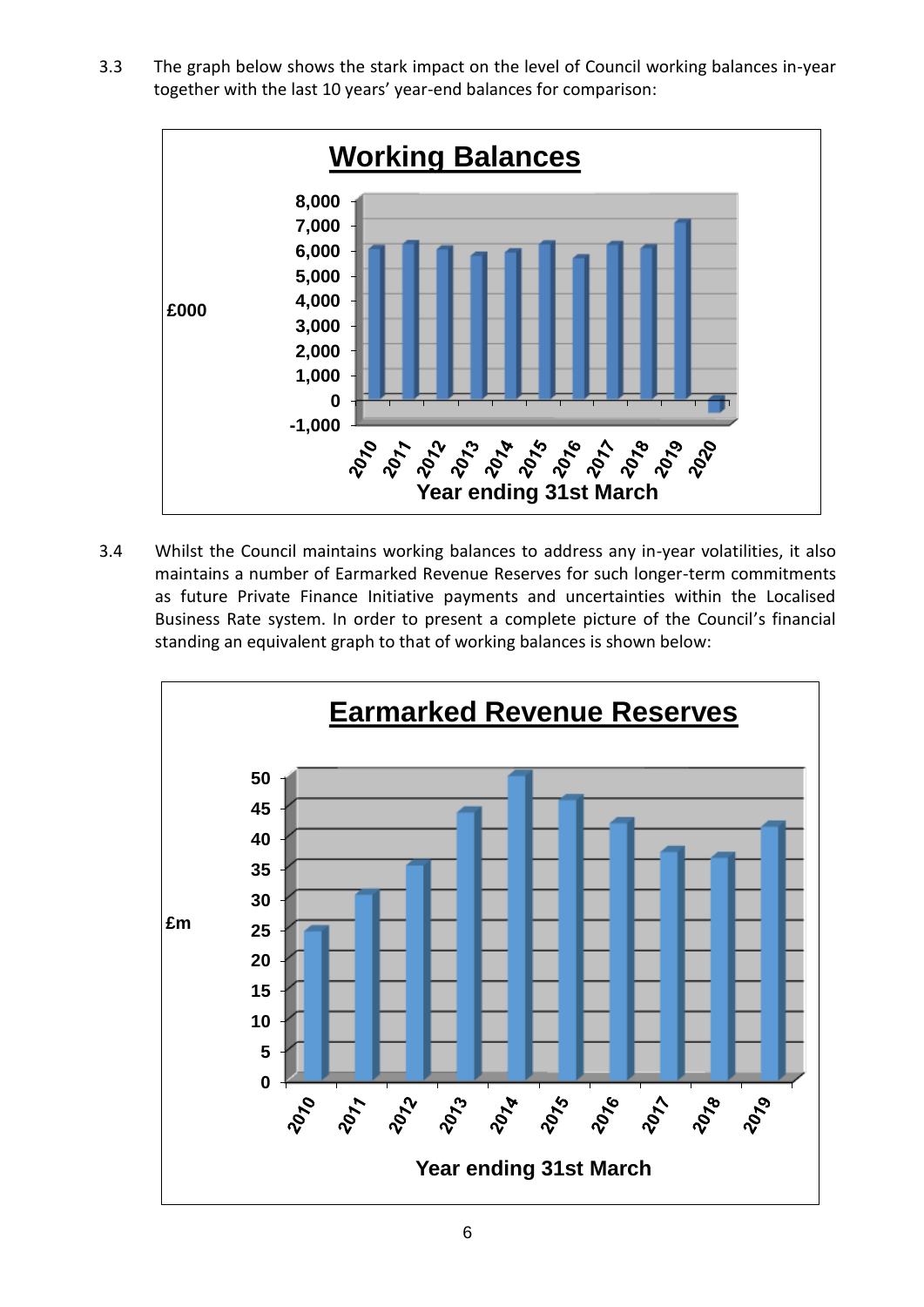## **4. Children's Services**

- 4.1 It is apparent that the demand pressures being met by Children's Services are once again the primary challenge facing the Council in its attempt to balance its Budget in-year. All other services show an aggregated net underspend of **£2,498k.**
- 4.2 This is not a local problem as catalogued in this same report throughout 2018/19. Indeed as recently as 27<sup>th</sup> August 2019 an analysis by the Local Government Association (LGA) reported that English local authorities had overspent by some £770m on children's social care during 2018/19 with a projection that this will double to £1.4bn next year.
- 4.3 The chair of the LGA Children and Young People Board was quoted that *"In order to keep children at most risk safe, councils up and down the country have been forced to find savings from non-statutory or discretionary budgets, which includes valuable early intervention and prevention support that can stop children and families reaching crisis point. This is not sustainable."*

The Council fully supports the LGA's take on the current position. Indeed, whilst spending on children's social care nationally represents 18% of total local authority spend (excluding Education and Police), in Blackpool this proportion is much greater at 27%, implying by deduction that other services are receiving proportionately less funding as a result.

4.4 The forecast **£10.1m** overspend on Children's Social Care represents a variance of +32% on its gross budget of £31.2m. This pressure will be difficult enough to manage in-year using working balances and reserves but if repeated (as the trajectory of demand indicates) then without significant Government investment, as recommended by the Housing, Communities and Local Government Select Committee in its report on the funding of local authorities' children's services in May 2019, the position will become impossible to reconcile against available resource.

# **5. Directorate Budget Savings Performance**

5.1 As at 31<sup>st</sup> October 2019 40% of the 2019/20 savings target has been delivered. The fullyear forecast, which takes into account anticipated pressures and savings, predicts that 16% of the saving will be achieved by the year-end (19% last month).

# **6. Collection Rates**

6.1 Council Tax

At the end of month 7 the amount collected for Council Tax (excluding Police and Fire precepts) was £34.4m and the collection rate was **60.6%.** This compares to £33.2m and 60.7% at the same point in 2018/19. The amount collected has actually risen by  $£1.2m$ which is mainly due to increases in both the Council Tax rate and base.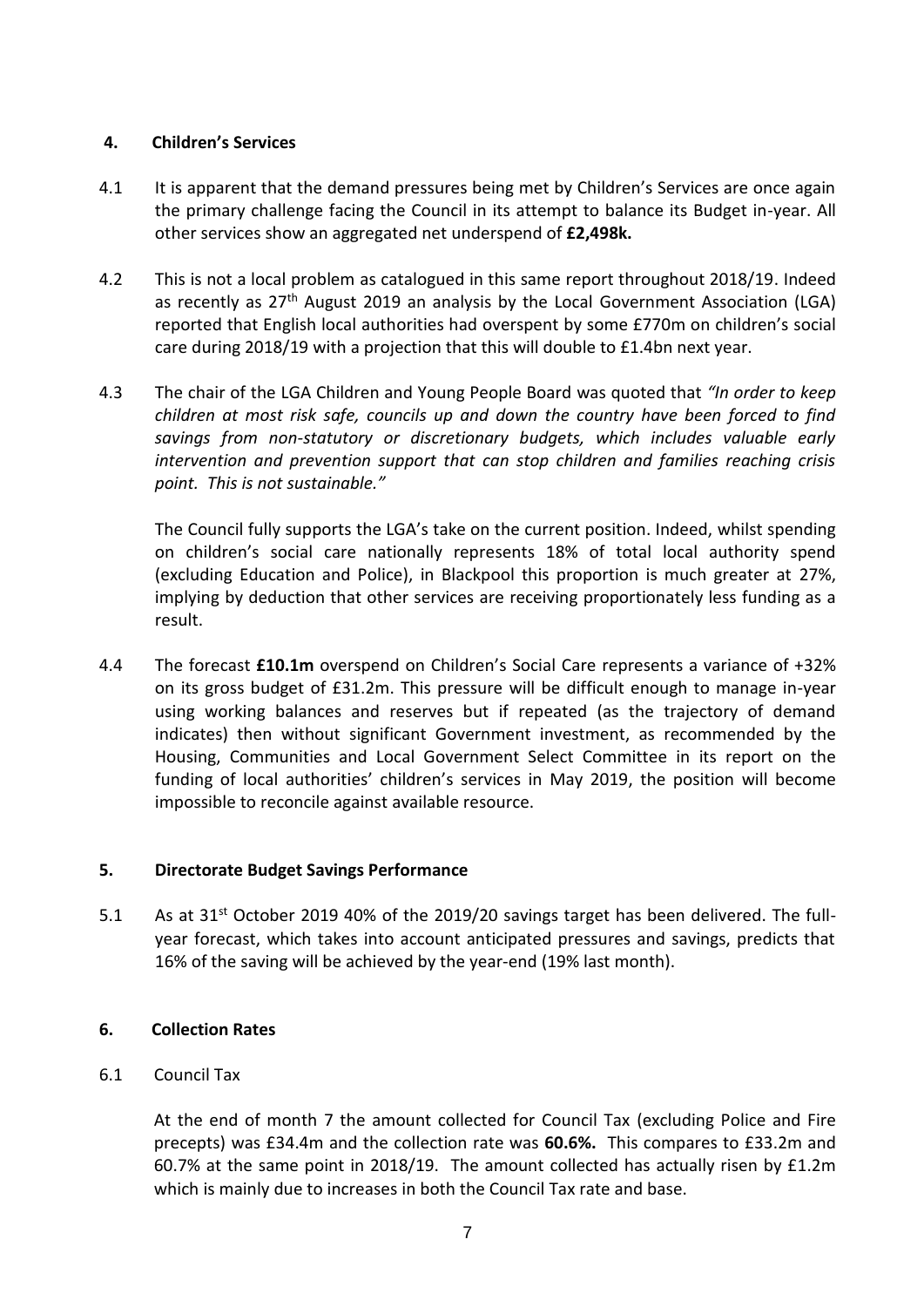In the light of the reductions in discount and the introduction of the Local Council Tax Reduction Scheme the target collection rate is still 97.5% over a 4-year collection period as approved on  $31^{st}$  January 2019 as part of the setting of the Council Tax Base for 2019/20.

## 6.2 Council Tax Reduction Scheme (CTRS)

The Council Tax Reduction Scheme was introduced on 1<sup>st</sup> April 2013. The Scheme ensures that support to pensioners continues at existing levels. Working-age claimants are means-tested to establish entitlement and a percentage reduction (currently 27.11%) is applied at the end of the assessment to establish the level of support provided. From  $1<sup>st</sup>$ April 2017 the scheme was amended so that certain vulnerable groups would have the 27.11% reduced to 13.56%. The scheme was also amended from  $1<sup>st</sup>$  April 2018 to provide additional support for low income groups of claimants (in receipt of Income Support, Income-Based Jobseekers Allowance or Income Related Employment Support Allowance) by amending the percentage reduction applied to their award from 27.11% to 13.56%. From  $1<sup>st</sup>$  April 2019 the scheme was further amended. At its meeting on  $10<sup>th</sup>$  December 2018 the Executive approved the provision of additional support by amending the percentage from 27.11% to 13.56% for further low income groups of claimants or partners (in receipt of Jobseeker's Allowance Contribution Based, Main Phase Employment and Support Allowance and are in the Work Related Activity Group, Maximum Universal Credit and neither employed, self-employed or in receipt of any other income which is taken into account when calculating their Universal Credit award such as an Occupational Pension or other unearned income and Universal Credit which includes either the limited capability for work and/or work-related activity). Other claimants will continue to have a 27.11% reduction applied to their award and all applicants who were protected and paid 13.56% under the previous scheme will continue to pay 13.56% when they move to Universal Credit. These have the effect of reducing the amount to be collected.

At the end of month 7 the amount collected (excluding Police and Fire precepts) in respect of the Council Tax Reduction Scheme and Council Tax for those who have to pay CTRS, either for the first time or in addition to a proportion of their Council Tax, was £1.62m and the collection rate was **45.5%.** This compares to £1.53m and 44.0% at the same point in 2018/19.

The likely impact for 2019/20 is that the underlying rate of collection of Council Tax Reduction Scheme will be under greater pressure than 2018/19 due to accumulated arrears and limits on the amount that can be recovered from Attachment of Benefits.

### 6.3 Business Rates

Prior to  $1<sup>st</sup>$  April 2013 Business Rate income was collected by billing authorities on behalf of central government and then redistributed among all local authorities and police authorities as part of Formula Grant. From  $1<sup>st</sup>$  April 2013 to 31 $<sup>st</sup>$  March 2019 the income</sup> relating to Blackpool is shared between central government (50%), the Council (49%) and the Fire Authority (1%). Consequential adjustments were made to the Formula Grant equivalent.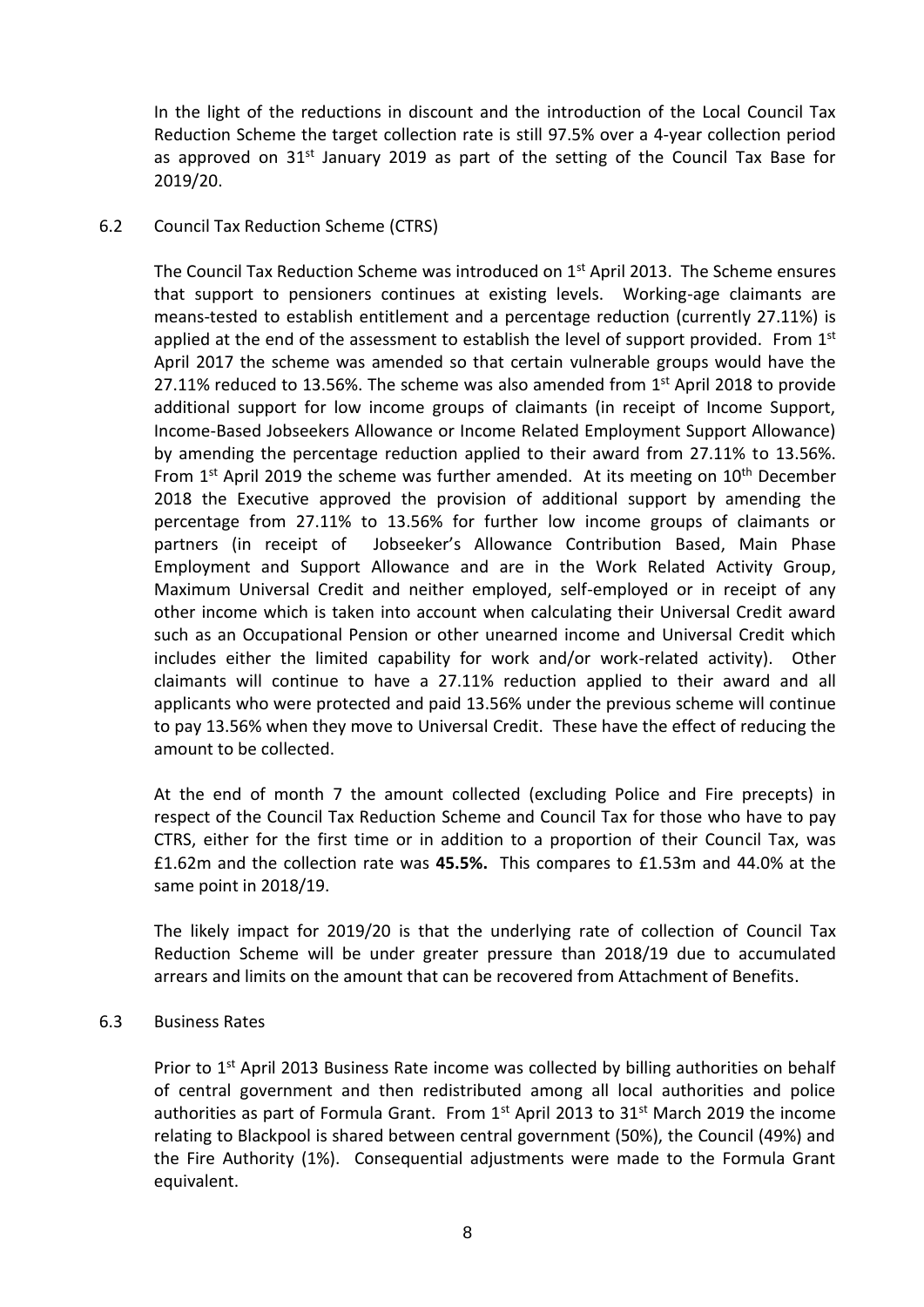On 13th December 2018 the Ministry of Housing, Communities and Local Government (MHCLG) approved the establishment of a Lancashire-wide 75% Business Rate Pilot Pool (including Blackpool) in 2019/20 to share risk and reward. As part of this, the 50% rate retention scheme increases to 75% and authorities in the pool will forego Revenue Support Grant. The value of the Revenue Support Grant was taken into account when revised business rate tariffs and top-ups for the pilot authorities were set. The Government also increased the Safety Net from 92.5% to 95% for the new pilot pools. Consequently, from  $1<sup>st</sup>$  April 2019 the income relating to Blackpool is shared between central government (25%), the Council (73.5%) and the Fire Authority (1.5%).

At the end of month 7 the amount collected for Business Rates was £29.1m and the collection rate was **59.2%.** This compares to £29.4m and 58.6% at the same point in 2018/19. Changes resulting from the introduction of new reliefs from  $1<sup>st</sup>$  April 2019 are offset by S31 grants.

From April 2014 Business Ratepayers have been entitled to elect to pay by 12 monthly instalments instead of over 10 months. This has allowed businesses more time to pay. However, 629 business rate summonses were issued in the 7 months to the end of October 2019.

The Business Rate cumulative deficit as at  $31<sup>st</sup>$  March 2019 was £2,310k. The Council's share of this is £1,132k (49%).

## **7. Capital Monitoring Performance**

- 7.1 All active capital schemes have been included within Appendix 4. The purpose is to present the overall position of capital spend. The schemes are shown individually where total scheme budget is greater than £500k and grouped as "other schemes" otherwise. As in previous financial years the emphasis regarding capital monitoring will be on scheme variance rather than in-year progress since many schemes cross financial years such as the major housing developments. Therefore, some degree of flexibility for the management of slippage is necessary in order to balance the overall capital programme each year to the funding allocations available.
- 7.2 The report includes the capital programme as approved by the Executive in February 2019. The month 7 report has traditionally included this data for comparative purposes. Future reports may show some changes in the capital programme, representing schemes that were approved after submission of the 2019/20 capital programme.
- 7.3 As at month 7 an overspend of £1.215m on capital schemes is anticipated. Following the announcement that Marcus Worthington and Company Limited and its subsidiary company, Hollinwood Homes Limited, have gone into administration, the Council is working with the appointed administrators, PWC, to develop options for the Foxhall Village scheme. The reported overspend of £1.215m reflects the current best estimate subject to ongoing negotiations with the administrators.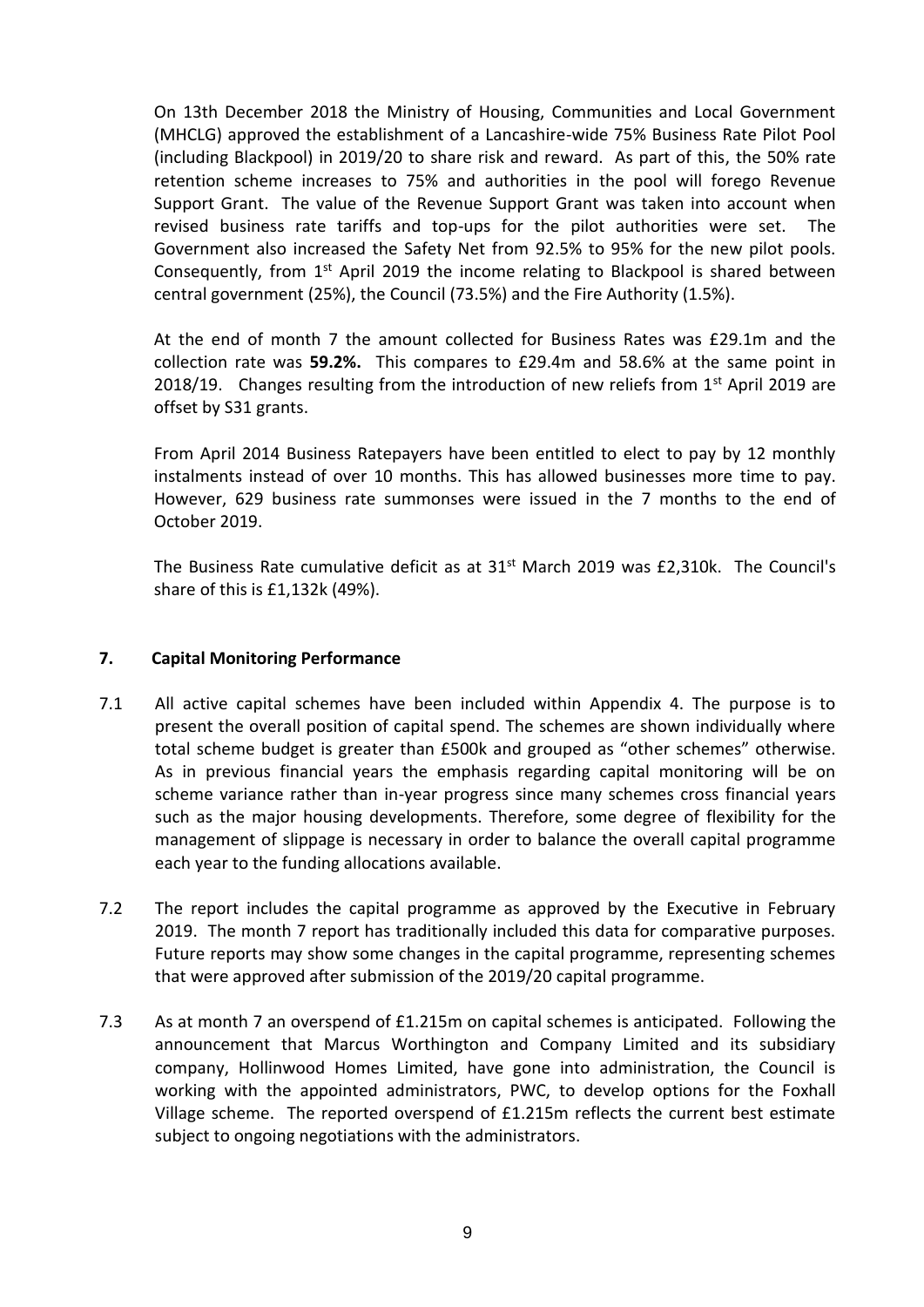# **8. Summary Cash Flow Statement**

- 8.1 As part of the reporting format for this financial year a summary cash flow statement is included at Appendix 5. This provides a comparison of the actual cash receipts and payments compared to forecast for 2019/20.
- 8.2 During the first 7 months of the year, the Council's net cashflow has resulted in fluctuations in short-term net investment/borrowing balances. However, overall these balances have decreased since  $31<sup>st</sup>$  March 2019 due to the receipt of grant income from central government in advance of expenditure. The Council is predominantly using temporary borrowing to finance Prudentially-funded capital expenditure, though is switching to fixed Public Works Loan Board loans as and when opportune to do so. The take up of loans from the Business Loans Fund is expected to continue steadily during 2019/20.

## **9. Summary Balance Sheet**

- 9.1 In order to provide a complete picture of the Council's financial performance Appendix 6 provides a snapshot of the General Fund balance sheet as at the end of month 7. The key areas of focus are any significant movements in debtors, cash and cash equivalents, bank overdraft and creditors as these impact upon the Council's performance in the critical areas of debt recovery, treasury management and Public Sector Payment Policy.
- 9.2 Over the 7-month period there has been a decrease in cash and cash equivalents of £6.7m and an increase in short-term borrowing of £1.8m which mainly reflects the phasing of revenue grants and capital grants received in advance to fund the capital expenditure on Property, Plant and Equipment (£22.2m) and Long-term Assets (£15.5m).

### **10. Conclusions and Recommendations**

- 10.1 Over the 9-year period 2011/12 2019/20 cumulative Revenue Budget savings amounting to £152m have been required to be made by Blackpool Council. This is greater than the Council's annual Net Requirement Budget of £124m and even more starkly the compound effect over the same period amounts to £830m of resource that has been removed from the Blackpool economy. This reflects one of the highest cuts per head of population across local authorities in England and in an environment of growing demands upon services as befalling an authority with such recognised pockets of significant deprivation.
- 10.2 The Medium-Term Financial Sustainability Strategy 2016/17 2021/22 is still valid and has been used to successfully keep apace with and deliver budget savings plans year after year. However, in tandem the soaring demand for child protection services and the rising costs of providing care for looked after children are now creating a crippling burden that current levels of local taxation and Government funding cannot meet.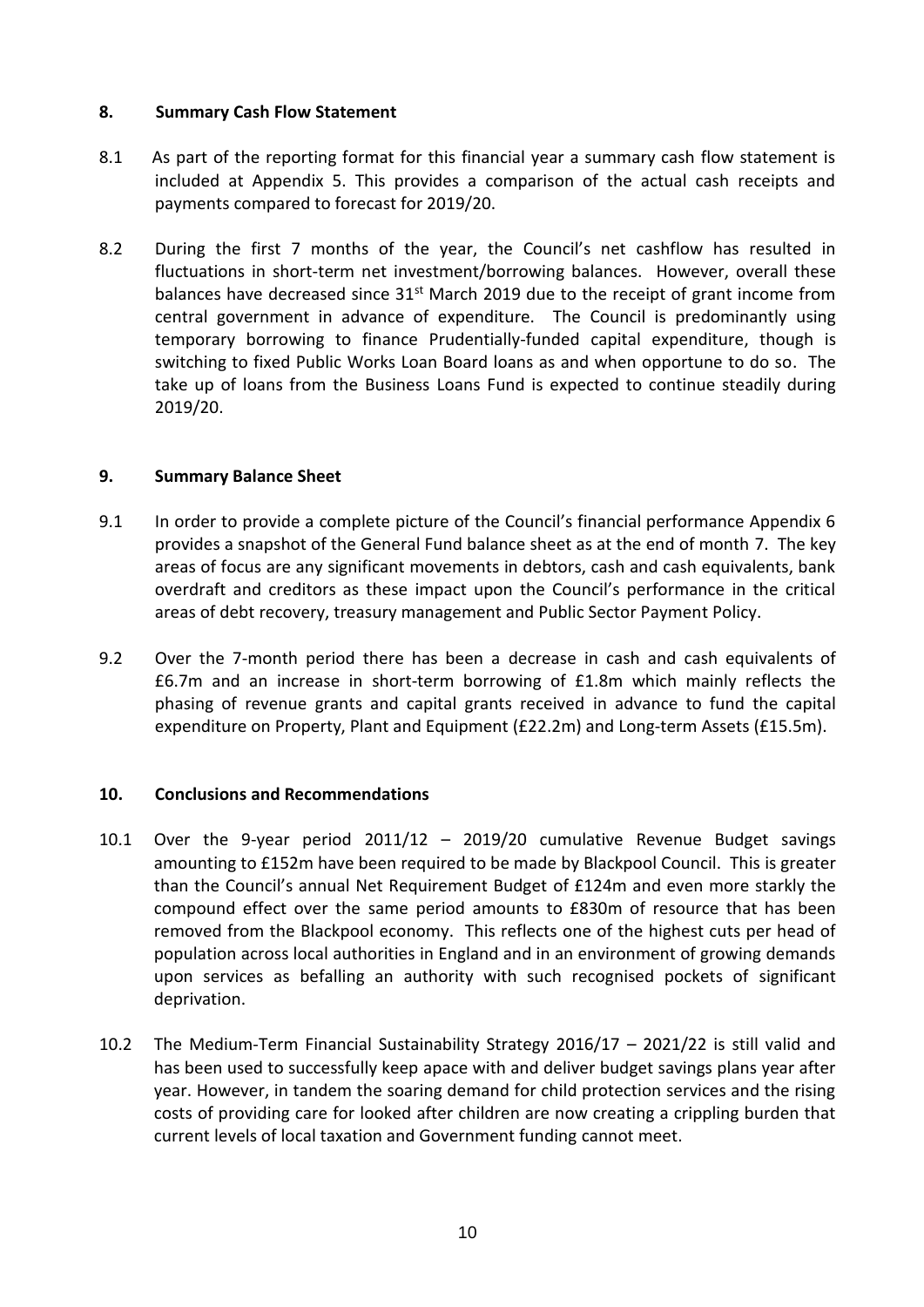10.3 Over the last 9 years of Government funding cuts Blackpool Council has consistently:

- delivered its annual budget in line with statutory requirements
- maintained its working balances of circa £6m
- maintained its earmarked reserves at stable and appropriate levels, indeed increasing them in 2018/19 by £5m at the request of the external auditor to re-designate some provisions
- improved its income collection for the last 3 years in succession.

Most importantly and despite this backdrop it has consistently funded and delivered the ambitions of successive administrations.

However, as stated in the previous report to the Executive as at month 4, I still fear that the Council is now at a financial crossroads where the unavoidable costs of children's social care (71% of whose cost drivers fall outside the control of councils per recent LGA research) can only be met from:

- drastic service cuts elsewhere;
- one-off use of finite working balances and reserves; and/or
- significant additional external funding.

The Spending Round 2019 announced by the Chancellor of the Exchequer on  $4<sup>th</sup>$ September included an additional £1bn for adult and children's social care in 2020/21. It is estimated that Blackpool's share would be £4.4m. This represents approximately 30% of the underlying pressure in Blackpool's Children's Social Care, even assuming that Adult Services continues to break even and requires no call against this.

- 10.4 If the 2019/20 forecast position became the actual outturn, then in accordance with the Council's Financial Procedure Rules within its Constitution the forecast revenue outturn 2019/20 within this report contravenes both of the two specific conditions that excess spending does not:
	- 1. exceed 1% (= £4.5m) of the authority's total gross revenue expenditure; or
	- 2. have the effect of reducing the authority's Working Balances below 50% of their normal target level (= £3.0m).

In the context of £41m of Earmarked Revenue Reserves and with 5 months of the financial year remaining officers are working continuously to improve the position such that a positive level of Working Balances can be reached. Revised service and financial plans are underway, including the review of technical accounting treatments, nonessential spend and earmarked reserves plus delays to filling non-front line vacancies.